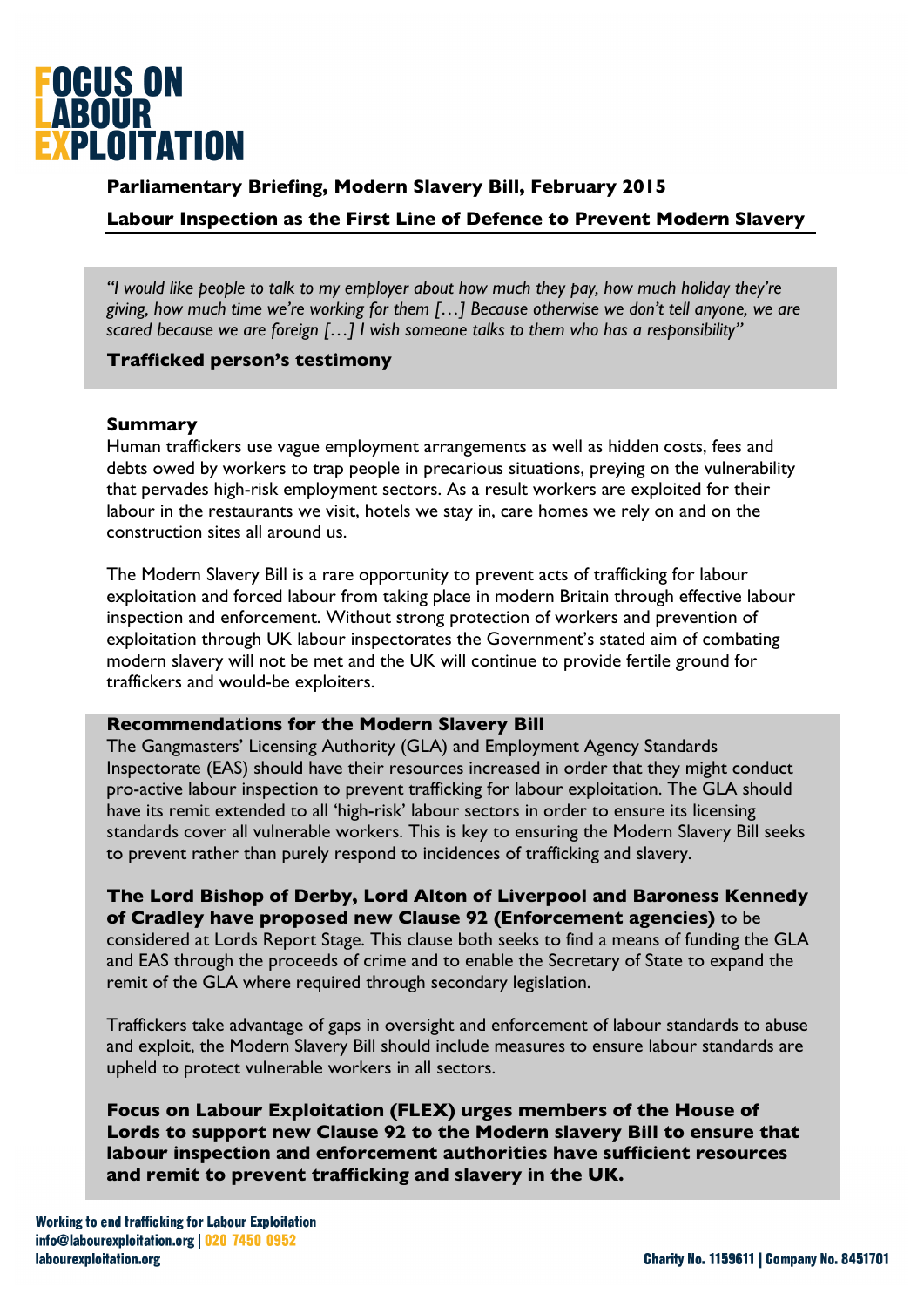

## **Background**

Prevention is only addressed in the Modern Slavery Bill in the limited context of general criminal deterrence (through Slavery and Trafficking Prevention and Risk Orders). The GLA is the UK's only pro-active labour inspectorate working to prevent and identify incidences of trafficking for labour exploitation however its mandate extends to only a small number of labour sectors.

The GLA has proved itself effective in identifying trafficking for labour exploitation in highrisk sectors currently within its remit - in 2013, the highest number of potential victims of trafficking for labour exploitation were identified in the agriculture sector<sup>1</sup> – the main industry in which the GLA operates. However, many high-risk sectors where exploitation is rife in the UK are not regulated by the GLA. The recent Migration Advisory Committee report notes:

> 'There is a strong case for extending the work of the GLA into other sectors such as construction, cleaning, care and hospitality<sup>2</sup>

In its 2012 report on the UK, The Council of Europe's Group of Experts on Action against Trafficking in Human Beings also advised that the GLA's 'scope of competence could be further extended'.<sup>3</sup> Sectors such as construction, cleaning, care and hospitality are rendered 'high-risk' for trafficking for labour exploitation due to the prevalence of key risk elements, including: Subcontracting / agency labour; migrant labour; isolated working conditions; accommodation on site; flexible or insecure arrangements; seasonal work; low wages; limited power because of ease of replacement; lack of unionisation; formal and informal economies.

The EAS works to ensure compliance with employment rights across the labour market. However the majority of staff from the EAS were seconded to the National Minimum Wage Inspectorate in 2013 leaving a skeleton EAS team in the Department for Business Innovation and Skills. The government now plans to increase EAS staffing however it has already suffered cuts from its 16 staff in 2012 to 12 in 2013 which is now down to three after nine staff were seconded to HMRC in November 2013.<sup>4</sup> For EAS to take a meaningful role in labour regulation it must be adequately resourced.

## **About Focus on Labour Exploitation (FLEX)**

FLEX supports government and civil society to take effective responses to human trafficking for labour exploitation that are not only effective in ending exploitation, but also prioritise the needs and voice of trafficked persons and their human rights.

**Contact**: Caroline Robinson, Policy Director, Focus on Labour Exploitation **E-mail/Tel:** carolinerobinson@labourexploitation.org / 07788230310

1

<sup>&</sup>lt;sup>1</sup> National Crime Agency, 2014, NCA Strategic Assessment The Nature and Scale of Human Trafficking in 2013.<br><sup>2</sup> Migration Advisory Committee, 2014, Migrants in Low Skilled Werk, p.4.

Migration Advisory Committee, 2014, *Migrants in Low Skilled Work*, p.4

<sup>3</sup> GRETA, 2012, *UK Country Report,* p.31. 4

Parliamentary Answer, 20 November 2014, Official Record C214639